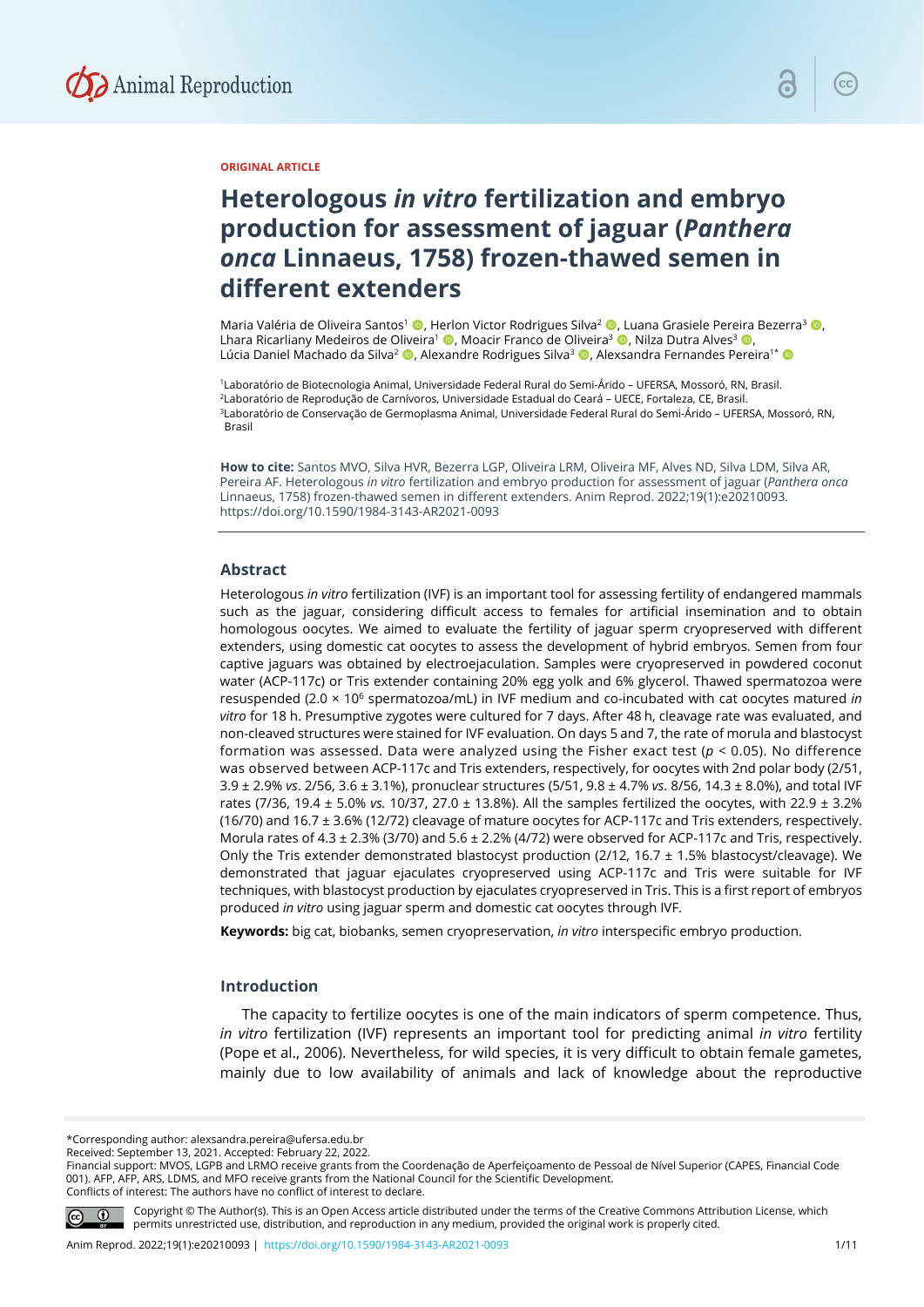physiology of the female (Johnston et al., 1991). For this reason, heterologous IVF using oocytes of domestic species can be used for the development of semen-processing protocols in wild mammals (Stoops et al., 2007; Amstislavsky et al., 2018), such as the jaguar (*Panthera onca* Linnaeus, 1758).

The jaguar is considered the third largest felid in the world and plays an important ecological role in the ecosystems it inhabits (Gutiérrez-González and López-González, 2017). This carnivore is classified as a near-threatened species according to the International Union for Conservation of Nature Red List (Quigley et al., 2017). Moreover, in the Cerrado biome, the jaguar is classified as endangered, and in the Caatinga and Atlantic Forest biomes, it is critically endangered (Morato et al., 2013). Nevertheless, its population continues to decrease due to constant threat caused by habitat loss, forest fires and hunting for the illegal trade (Romero‐ Muñoz et al., 2018; Barlow et al., 2020). Thus, strategies for conservation of this species in the view One Conservation concept are necessary, which consist of the interconnection among *ex-situ* and i*n-situ* plans, anthropic actions, and research in conservation areas (Pizzutto et al., 2021). Among the *ex-situ* strategies, the cryopreservation of semen is widely used for the applications of *in vivo* and *in vitro* reproductive biotechnologies (Araujo et al., 2020; Silva et al., 2020).

Recently, improvements have been reported in jaguar semen cryopreservation protocols (Araujo et al., 2020; Silva et al., 2020). Silva et al. (2020) observed that a tris-hydroxymethylaminomethane (Tris) extender allows better maintenance of the functionality of post-thawed sperm and improves the ability of sperm to bind to chicken egg perivitelline membrane compared to powdered coconut water (ACP-117c). Nevertheless, although these parameters are correlated with fertility, it is important to evaluate the capacity of jaguar spermatozoa to fertilize oocytes and initiate embryonic development.

To date, only few studies have reported the collection and maturation of jaguar oocytes (Johnston et al., 1991; Morato et al., 2002; Jorge-Neto, 2019). Therefore, heterologous IVF with domestic cat oocytes is a more accessible and safer alternative to assess the *in vitro* fertility of jaguar sperm. This methodology has already been used for several species of wild felids, such as the flat-headed cat (*Prionailurus planiceps*) (Thuwanut et al., 2011) and puma (*Puma concolor*) (Duque et al., 2018), in which hybrid embryos were able to develop to the blastocyst stage. On the other hand, for the bobcat (*Lynx rufus*) (Gañán et al., 2009) and Far‐Eastern wildcat (*Prionailurus bengalensis euptilurus*) (Amstislavsky, et al., 2018), only morulae were obtained after IVF with oocytes from domestic cats.

Thus, the aim of this study was to evaluate the *in vitro* fertility of jaguar semen cryopreserved using two different extenders (ACP-117c and Tris). We examined the fertilization competence of frozen-thawed sperm by studying its ability to fertilize oocytes of domestic cats and promote the development of hybrid embryos.

## **Material and methods**

Unless otherwise stated, the reagents used in this study were obtained from Sigma-Aldrich (St. Louis, USA).

## **Animals**

This study was approved by the Ethics Committee of the State University of Ceara (No. 5098414/2016) and by the Brazilian System of Authorization and Information of Biodiversity (No. 54741–1). Four male jaguars from zoos in different cities in north-eastern Brazil were used. One was from an Ecological Park – EcoPoint, Fortaleza, CE, Brazil (3° 43′ S, 38° 30′ W), weight: 66 kg, age: 17 years; one from the Teresina Zoobotanical Park, Teresina, PI, Brazil (5º 05′ S, 42º 48′ W), weight: 70 kg, age: 8 years; one from the Arruda Câmara Zoobotanical Park, João Pessoa, PB, Brazil (7<sup>°</sup> 06′ S, 34<sup>°</sup> 51′ W), weight: 69 kg, age: 9 years; and one from the Dois Irmãos Park, Recife, PE, Brazil (8º 03′ S, 34º 52′ W), weight: 68 kg, age: 4 years. Each animal was subjected to the usual management practices of each institution, with regular provision of red meat or slaughtered chicken as well as vitamin supplementation. Water was provided ad libitum.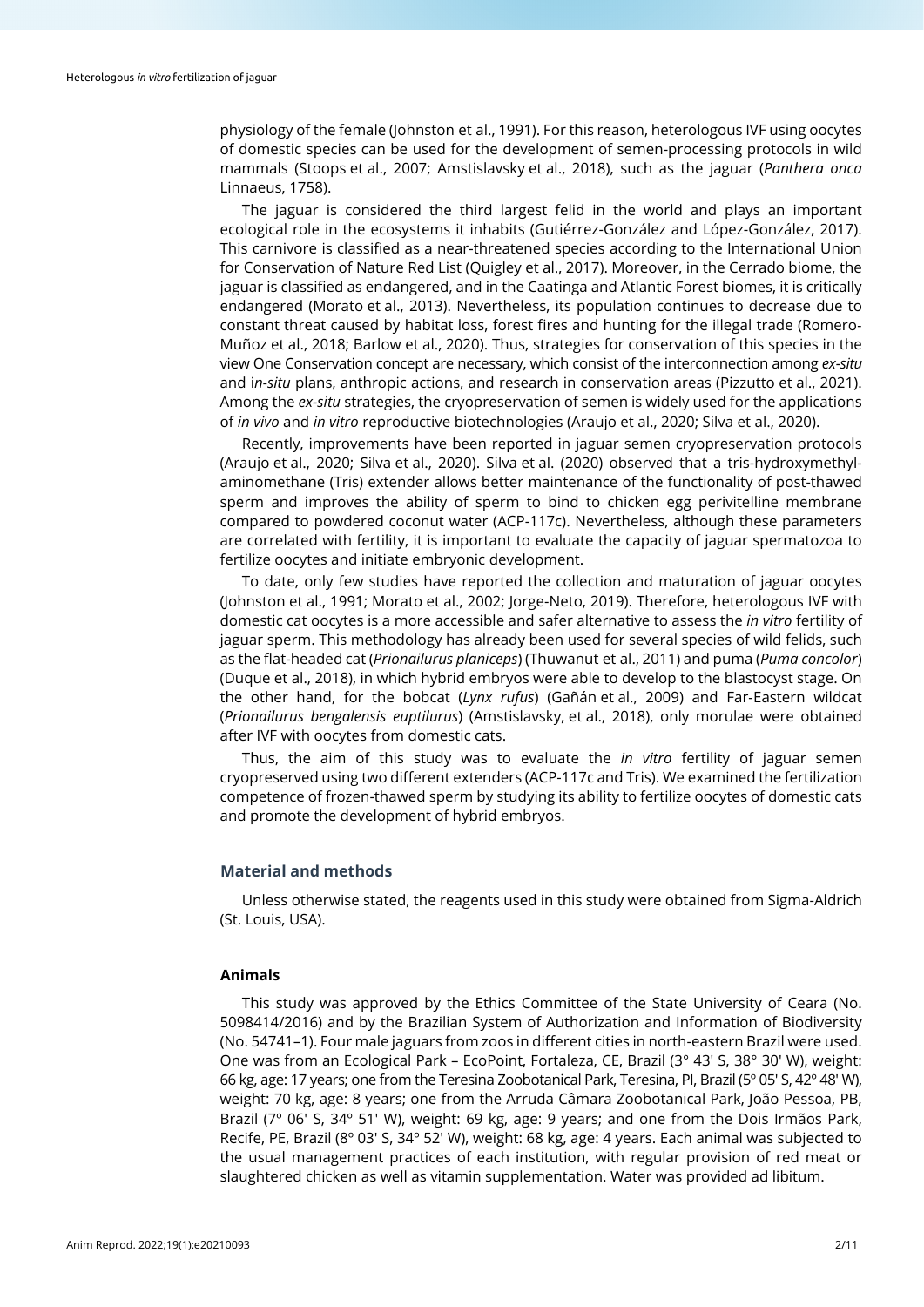## **Anesthesia and semen collection**

The animals were chemically restrained using blowpipe darts for intramuscular (IM) delivery of dexmedetomidine (Dexdomitor®, Zoetis, Campinas, Brazil) at a dose of 0.04 mg/kg, combined with ketamine hydrochloride (Ketalar®, Pfizer, São Paulo, Brazil) at a dose of 5 mg/kg. When necessary, one-third of the initial dose was administered to maintain anesthesia. To reverse the anesthesia after semen collection, yohimbine was administered at a dose of 0.4 mg/kg, IM (Lueders et al., 2012; Silva et al. 2019). Semen was collected according to the electroejaculation method described by Silva et al. (2019) using an electromechanical device (Autojac V2®, Neovet, Uberaba, Brazil). The semen from one collection of each animal was used for the experiment.

## **Semen processing and cryopreservation**

Immediately after collection, semen samples of each animal were evaluated for volume, color, concentration using Neubauer chamber, subjective motility by microscopy, and normal morphology using Bengal Rose (Silva et al., 2019). The entire process of dilution and freezing was performed as described by Silva et al. (2020). Briefly, the ejaculates were divided into two aliquots and diluted (1:1) either in ACP-117c (ACP Biotecnologia, Fortaleza, Brazil) or Tris (Sigma, St. Louis, USA). Samples were centrifuged at 300×*g* for 10 min to remove excessive seminal plasma and resuspended in the same extender (ACP-117c or Tris), with the addition of 20% egg yolk (1:1). The samples were stored in a thermal box and equilibrated for 40 min at 15 °C (cooling rate: -0.4 °C/min). Next, the samples were added to ACP-egg yolk or Tris-egg yolk plus glycerol (final concentration of 6%) and equilibrated for 30 min at 5 °C (cooling rate: -0.2 °C/min). Subsequently, the samples were packed into 0.25 mL plastic straws and placed horizontally, 5 cm above the surface of liquid nitrogen, in a Styrofoam box and maintained for 5 min. Finally, the straws were stored in liquid nitrogen.

Frozen straws were thawed by exposure to air for 10 s and then a 37 °C water bath for 30 s (Thiangtum et al., 2006). The sperm samples were dispensed in a microtube pre-warmed to 37 ºC and diluted (1:3) by slow addition (drop by drop) of Tyrode's albumin lactate pyruvate medium (TALP medium). The TALP medium contained 125 mM NaCl, 3.2 mM KCl, 2 mM NaHCO3, 0.4 mM NaH<sub>2</sub>PO<sub>4</sub>, 10 mM Na lactate, 2 mM CaCl<sub>2</sub>, 0.5 mM MgCl<sub>2</sub>, 10 mM HEPES, 0.6% bovine serum albumin (BSA), 0.2 mM sodium pyruvate, and 1% antibiotic–antimycotic solution (Sowińska et al., 2017). The sperm samples were centrifuged (500×*g* for 5 min), and the pellets thus obtained were resuspended in TALP medium. Total sperm motility was evaluated using a computer-assisted sperm analyser (CASA) (IVOS 7.4G; Hamilton-Thorne Research, Beverly, USA). The settings of the instrument were according to Silva et al. (2020): temperature 37 °C; 60 frames/s; minimum contrast, 30; straightness threshold, 80%; low-velocity average pathway (VAP) cutoff, 30.0 μm/s; and programming minimum VAP, 70.0 μm/s; straight line velocity (VSL) cutoff, 20.0 μm/s; and cell size, 8 pixels.

## **In vitro maturation of domestic cat oocytes**

Ovaries were recovered from healthy adult (1–2 years old) domestic cats after ovariectomy and transported to the laboratory in saline (NaCl 0.9%; 35-37 °C). The oocytes were recovered by ovarian slicing and selected for the experiment. For each animal a different lot of oocytes (4 lots, 4–6 ovaries/lot) was used. Oocytes with one or more layers of *cumulus* cells and homogeneous cytoplasm were subjected to *in vitro* maturation (IVM) in a medium composed of TCM-199 (Gibco-BRL, Carlsbad, USA) supplemented with 3 mg/mL BSA, 0.1 mg/mL cysteamine, 1.4 mg/mL HEPES, 0.25 mg/mL sodium pyruvate, 0.6 mg/mL sodium lactate, 0.15 mg/mL L-glutamine, 20 μg/mL FSH/LH (Pluset®, Hertape Calier, Barcelona, Spain), and 1% antibiotic–antimycotic solution (Jewgenow et al., 2019). Approximately 10–15 oocytes were incubated in drops of 100 µL of the medium at 38.5 °C and 5%  $CO<sub>2</sub>$  for 24 h.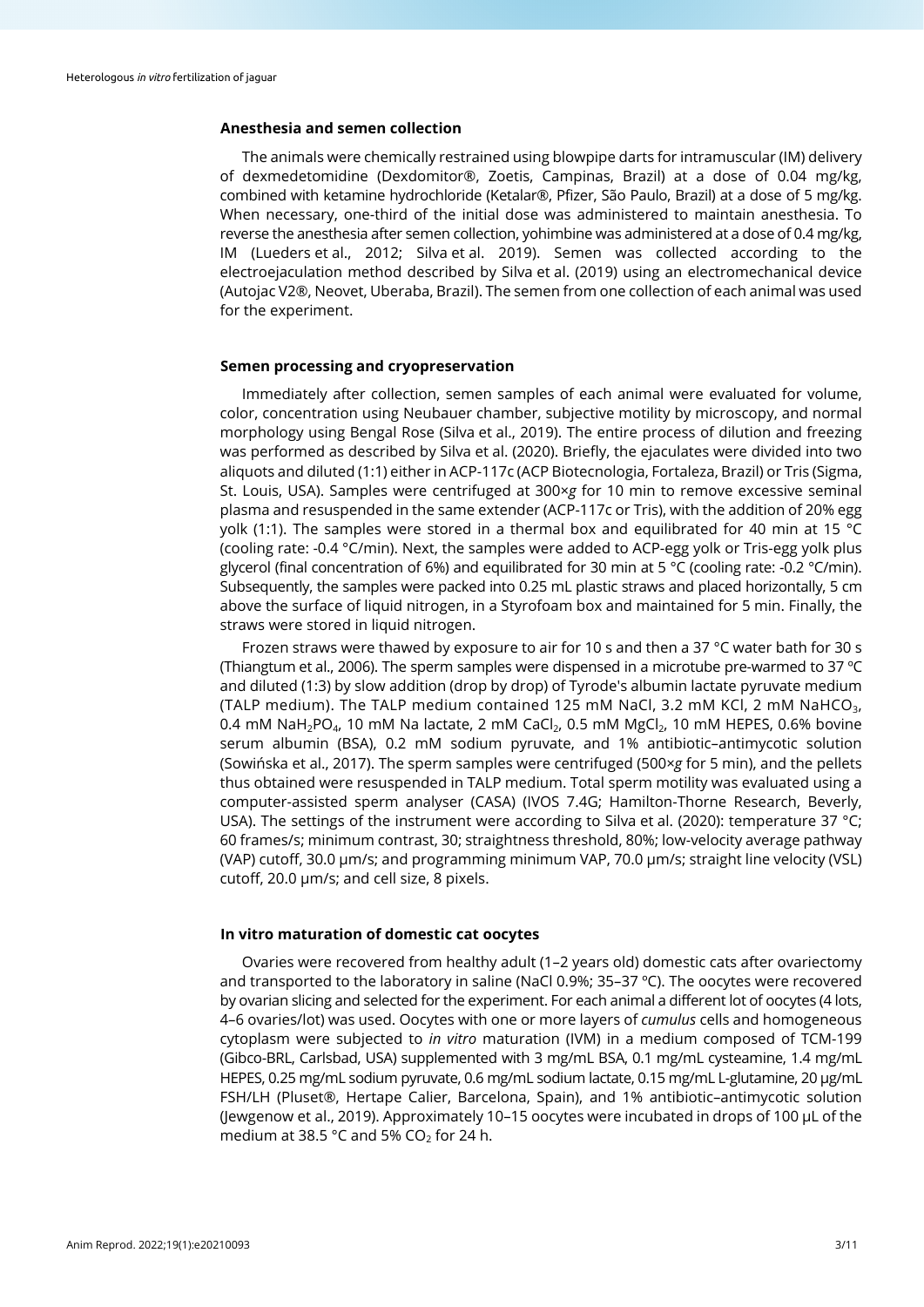## **Heterologous in vitro fertilization and embryonic development**

After IVM, the oocytes were washed twice in an IVF medium composed of TALP supplemented with heparin (10 µg/mL) (Veraguas et al., 2020). Oocytes (10–15 per drop) were co-incubated with  $2 \times 10^6$  sperm/mL in 50 µL drops of IVF medium for 18 h at 38.5 °C and 5% CO2. Next, the presumptive zygotes were washed, denuded slowly by pipetting, and incubated in 50 µL drops of the medium covered with mineral oil. The medium used for *in vitro* embryo development (IVD) consisted of synthetic oviductal fluid (SOF) supplemented with 0.2 mM sodium pyruvate, 0.2 mM L-glutamine, 0.34 mM sodium citrate, 2.8 mM myo-inositol, 2% essential amino acid solution, 1% non-essential amino acid solution, 1% antibiotic–antimycotic solution, 5 mg/mL BSA, and 2.5% fetal bovine serum (FBS, Gibco-BRL, Carlsbad, USA). The day of fertilization was considered as day 0, and culture was carried out until day 7. On day 5, 50% of the medium was replaced with fresh medium.

#### **Evaluation of fertilization and embryonic development**

The stages of embryonic development were evaluated by observing the morphology of the embryos. On day 2 of IVD, the total cleavage rate and number of embryos containing 2 cells and more than 3 cells were quantified. On day 5, the rate of morula formation was evaluated for embryos having more than 16 cells. On day 7, the number of blastocysts was quantified.

Moreover, after 48 h, non-cleaved oocytes were stained to assess their maturation and fertilization status. The oocytes were fixed in 4% paraformaldehyde diluted in phosphate buffer solution (PBS) for 30 min, washed, and stained with 10 µg/mL Hoechst 33342 for 15 min. Meanwhile, the presumptive zygotes were transferred to slides and visualized by fluorescence microscopy. Oocytes with first polar bodies and metaphase plates were matured. Oocytes were considered fertilized when sperm had penetrated the ooplasm and the second polar body as well as two pronuclei were visible.

## **Scanning electron microscopy (SEM)**

Embryos were processed for SEM following the protocol described by Vanroose et al. (2000) with some alterations. Briefly, the embryos were fixed for 2 h in 2.5% glutaraldehyde and 0.1 M cacodylate buffer, pH 7.2, at 4 °C. They were then washed twice for 5 min in 2% cacodylate buffer and post-fixed in 1% osmium tetroxide for 2 h at 25 °C. The embryos were washed again in distilled water for 10 min, dehydrated with increasing concentrations of ethanol, and mounted on glass coverslips. After drying, the embryos were coated with gold. Finally, ultrastructure of the embryonic cells was visualized using a scanning electron microscope (TESCAN VEGA3; Tescan Analytics, Fuveau, Bouches-du-Rhône, France).

## **Statistical analyses**

Each experiment was performed using sperm samples frozen in ACP-117c and Tris from four animals, totaling four replicates per extender. All data are expressed as the mean  $\pm$  standard error and were analyzed using the StatView 5.0 (SAS Institute Inc., Cary, NC, USA). Normality of all results were verified with the Shapiro–Wilk test and homoscedasticity was verified with the Levene's test. The Fisher exact test was applied to evaluate the effect of each extender on the analyzed variables. Statistical significance was set at *p <* 0.05.

## **Results**

Immediately after semen collection, the average sperm motility evaluated subjectively was 95  $\pm$  0% and concentration was 137.5  $\pm$  31.2  $\times$  10<sup>6</sup> sperm/mL. An average of 72.5% normal sperm was found. After thawing and centrifugation, the total motility assessed using CASA was 9.0  $\pm$  5.2% for sperm frozen in ACP-117c and 21.5  $\pm$  6.3% for Tris. The progressive motility was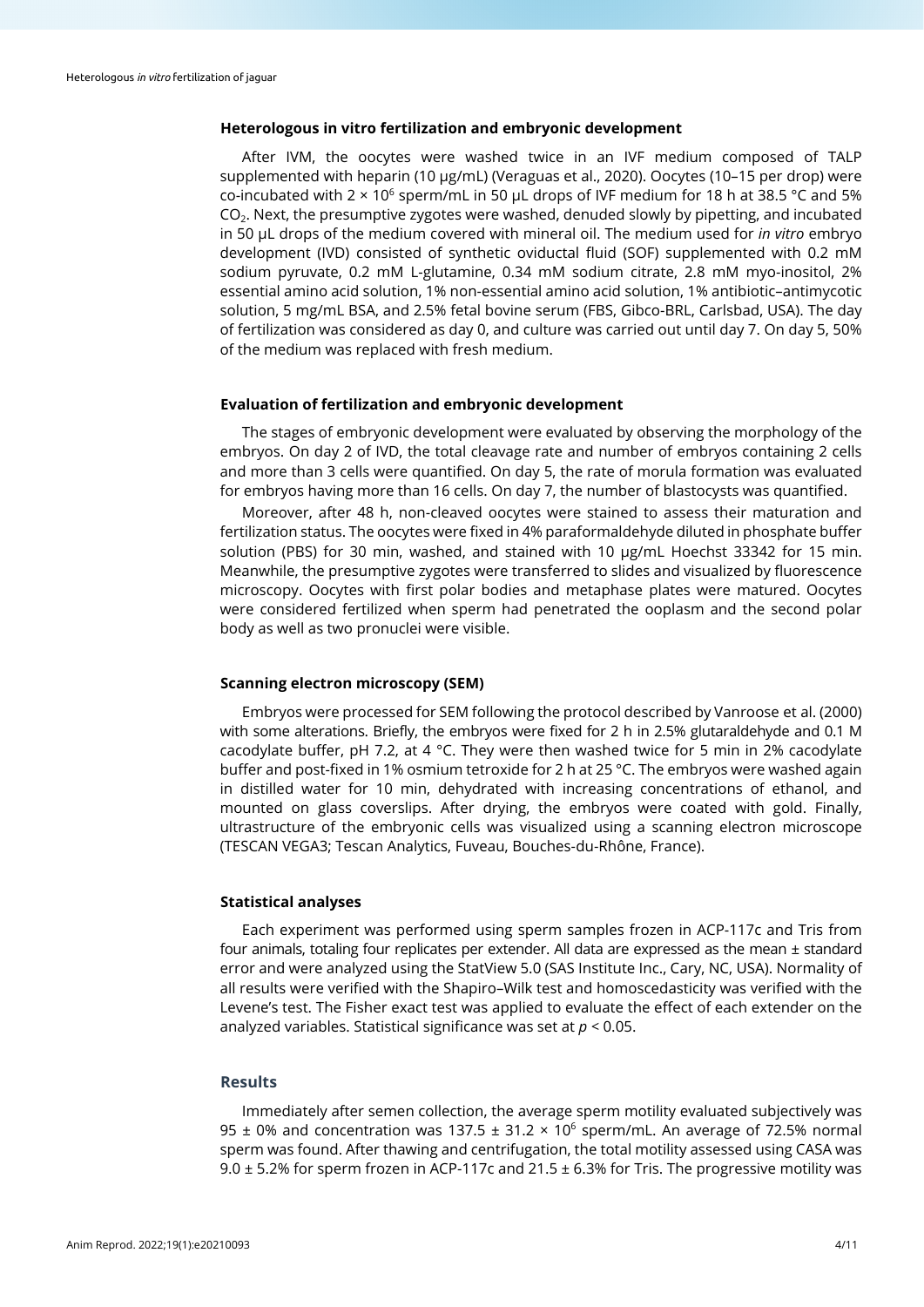of 0.3  $\pm$  0.3% for ACP-117c and 7.5  $\pm$  5.9% for Tris. The results of each animal are shown in Table 1.

| Animal                       | <b>Subjective</b><br>motility (%) | Volume<br>(mL) | Concentratio<br>n (x 10 <sup>6</sup> ) | <b>Normal</b><br>morphology (%) | <b>ACP-117c</b><br>(%) |           | Tris (%)                            |           |
|------------------------------|-----------------------------------|----------------|----------------------------------------|---------------------------------|------------------------|-----------|-------------------------------------|-----------|
|                              |                                   |                |                                        |                                 | <b>TM</b>              | <b>PM</b> | TM.                                 | <b>PM</b> |
|                              | 95.0                              | 7.5            | 120.0                                  | 74.5                            | 24.0                   | 1.0       | 21.0                                | 1.0       |
| $\mathcal{P}$                | 95.0                              | 6.3            | 220.0                                  | 76.5                            | 1.0                    | 0.0       | 31.0                                | 25.0      |
| 3                            | 95.0                              | 6.0            | 140.0                                  | 79.0                            | 8.0                    | 0.0       | 30.0                                | 4.0       |
| $\overline{4}$               | 95.0                              | 5.5            | 70.0                                   | 60.0                            | 3.0                    | 0.0       | 4.0                                 | 0.0       |
| Mean $\pm$<br>standard error | $95.0 \pm 0.0$                    | $6.3 \pm 0.4$  | $137.5 \pm 31.2$                       | $72.5 \pm 4.3$                  | $9.0 \pm$<br>5.2       | 0.3       | $0.3 \pm 21.5 \pm 7.5 \pm 1$<br>6.3 | 5.9       |

**Table 1.** Individual results of animals regarding collection and motility after thawing.

TM: Total motility (CASA); PM: Progressive motility (CASA).

Frozen-thawed sperm obtained from the jaguars were able to fertilize domestic cat oocytes (Table 2). Considering non-cleaved oocytes after 48 h of IVD, the total fertilization rate was in the range of 13.7  $\pm$  2.8% to 17.9  $\pm$  11.1% as observed by the presence of the second polar body (Figure 1A and B) and two pronuclei (Figure 1C). However, no significant difference was observed in fertilization parameters using sperm frozen in ACP-117c or Tris (Table 2).

**Table 2.** Retrospective evaluation of non-cleaved oocytes in relation to maturation and fertilization after 48 h of heterologous fertilization between cryopreserved jaguar sperm and cat oocytes.

| <b>Extenders</b> | <b>Matured</b><br>oocytes/total<br>non-cleaved, % | Second polar<br>cleaved, % | <b>Two</b><br>body/total non- pronucleus/total<br>non-cleaved, % | <b>Fertilized</b><br>oocytes/total<br>non-cleaved. % | <b>Fertilized oocytes/</b><br>total non-cleaved<br>matured. % |
|------------------|---------------------------------------------------|----------------------------|------------------------------------------------------------------|------------------------------------------------------|---------------------------------------------------------------|
| ACP-117c         | $70.6 \pm 12.7$ (36/51)                           | $3.9 \pm 2.9$ (2/51)       | $9.8 \pm 4.7$ (5/51)                                             | $13.7 \pm 2.8$ (7/51)                                | $19.4 \pm 5.0$ (7/36)                                         |
| <b>Tris</b>      | $66.1 \pm 11.9$ (37/56)                           | $3.6 \pm 3.1$ (2/56)       | $14.3 \pm 8.0$ (8/56)                                            | $17.9 \pm 11.1(10/56)$                               | $27.0 \pm 13.8$ (10/37)                                       |
| P value          | 0.708                                             | 0.967                      | 0.723                                                            | 0.760                                                | 0.670                                                         |
|                  |                                                   |                            |                                                                  |                                                      |                                                               |

Mean (4 animals) ± standard error (total number of oocytes). Degenerate oocytes were not included in the total noncleaved oocytes.

During embryonic development, hybrid embryos of jaguar and cat were observed at the cleavage, morula, and blastocyst stages (Figure 1D–F). The development rates of the embryos were similar between the two extenders and are shown in Table 3. On the second day of IVD, the cleavage rate varied from  $16.7 \pm 3.6\%$  to 22.9  $\pm 3.2\%$  between the groups, and embryos with 2 or more cells were found. Additionally, a total of seven morulae were obtained from sperm frozen in ACP-117c and Tris extenders. Moreover, only from samples frozen in Tris during the freezing of jaguar spermatozoa, it was possible to obtain two blastocysts that presented poor morphological quality (Figure 1F).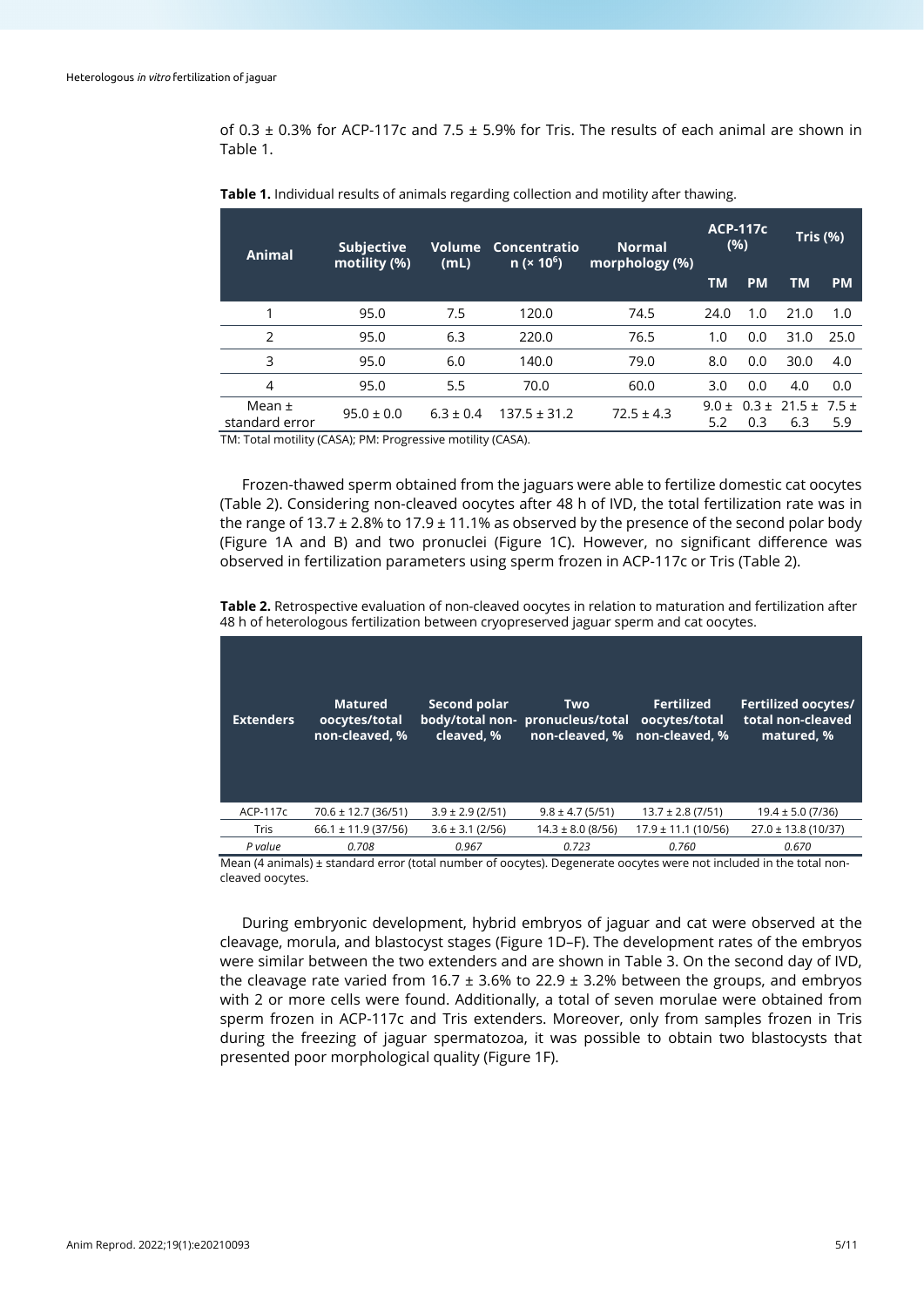

**Figure 1.** Representative images of retrospective assessment of maturation and fertilization and embryonic development. **(A)** Cat oocyte showing extrusion of the first and second polar body (indicated by the asterisk); **(B)** Fertilized oocyte with extrusion of the second polar body stained with Hoechst 33342 (DSH: decondensed sperm head; SH: sperm head attached to the zona pellucida; Arrow: extrusion of the second polar body; Arrowhead: first polar body); **(C)** Fertilized oocyte with pronucleus formation; **(D)** Cleaved embryos with more than three cells; **(E)** Embryo in early morula stage evaluated in D5 (arrow); **(F)** Low quality early blastocyst (arrow) assessed at D7. Scale bar: A–E: 100 µm; F: 200 µm.

**Table 3.** Results of cleavage (D2), morula (D5) and blastocysts (D7) after heterologous fertilization between cryopreserved jaguar sperm and cat oocytes.

|                  |                                             | Cleavage, %               | Morula/                                     |                         |                                                           |                       |
|------------------|---------------------------------------------|---------------------------|---------------------------------------------|-------------------------|-----------------------------------------------------------|-----------------------|
| <b>Extenders</b> | <b>Total</b><br>cleaved/cultured<br>oocytes | 2 cell/total<br>cleaved   | >3 cell/total<br>cleaved                    | cultured<br>oocytes, %  | <b>Blastocyst/cultured Blastocyst/total</b><br>oocytes, % | cleaved, %            |
| ACP-117c         | $22.9 \pm 3.2$ (16/70)                      |                           | $43.8 \pm 7.4$ (7/16) $56.3 \pm 7.4$ (9/16) | $4.3 \pm 2.3$<br>(3/70) | $0.0 \pm 0.0$ (0/70)                                      | $0.0 \pm 0.0$ (0/16)  |
| Tris             | $16.7 \pm 3.6$ (12/72)                      | $58.3 \pm 18.9$<br>(7/12) | $41.7 \pm 18.9$ (5/12)                      | $5.6 \pm 2.2$<br>(4/72) | $2.8 \pm 1.5$ (2/72)                                      | $16.7 \pm 1.5$ (2/12) |
| P value          | 0.237                                       | 0.704                     | 0.703                                       | 0.705                   | 0.134                                                     | 0.154                 |

Mean (four animals) ± standard error (total number of oocytes).

Fertility of sperm per animal (Figure 2) was 50% according to the number of blastocysts obtained from the group of frozen sperm in Tris. According to the number of morulae obtained, the fertility of the animals was 50% with ACP-117c (2/4) and 75% (3/4) using Tris. Nevertheless, cleaved embryos were obtained from all the animals (100%, 4/4), independent of the extenders used.



**Figure 2.** Development of embryos in different stages (cleavage, morula, and blastocyst) of four male jaguars from heterologous IVF with domestic cat oocytes.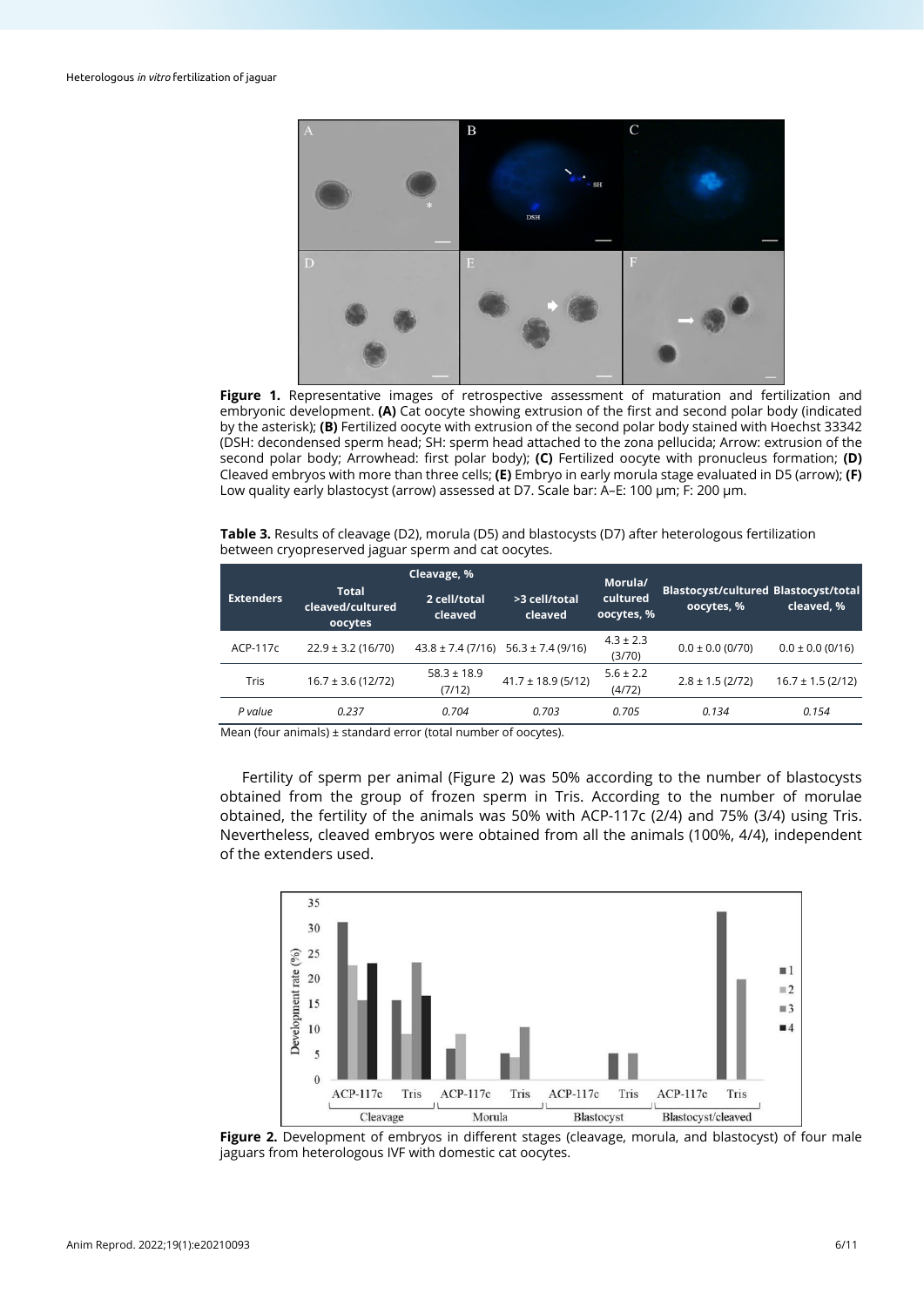Due to processing for ultrastructural evaluation with SEM, the embryonic zona pellucida was lost, allowing visualization of embryonic cells and their surfaces (Figure 3). It was possible to observe embryonic cells with smooth surfaces and regular sizes as well as residual fragments of the pellucid zone. Figure 3A shows a hybrid jaguar and cat embryo with relatively spherical blastomeres in close contact, but without compaction. As shown in Figure 3B, morula with compacted blastomeres flattened against one another and absence of cracks among embryonic cells was observed.



**Figure 3.** Ultrastructure of hybrid jaguar-cat embryos visualized by scanning electron microscopy. **(A)** Cleaved embryo with smooth surfaces and blastomeres with regular sizes; **(B)** Morula with smooth surfaces, compacted blastomeres flattening against one another, and the absence of cracks between embryonic cells. Asterisk indicates remaining fragments of the pellucid zone.

## **Discussion**

To the best of our knowledge, the present work is the first report of *in vitro* development of hybrid embryos produced from frozen-thawed jaguar sperm and domestic cat oocytes. In general, cryopreservation caused severe damage to sperm motility, with a drastic drop-in motility rate, from 95.0% to 9.0% (ACP-117c) and 21.5% (Tris). This indicates that the cryopreservation protocol should be improved for jaguar sperm.

Only using Tris was it possible to obtain embryos in the blastocyst stage; however, there was no statistical difference between the extenders, probably due to the number of samples used. Even so, the blastocyst rate achieved in the Tris group is encouraging for further studies in semen cryopreservation and embryo production in jaguars. This result may be related to better quality of parameters of jaguar semen preserved in Tris, as previously demonstrated by Silva et al. (2020). These authors observed better motility (46.0% *vs*. 20.9%), membrane functionality (60.5% *vs*. 47.1%), and mitochondrial activity (21.5% *vs*. 11.8%) in samples cryopreserved in Tris rather than those cryopreserved in ACP-117c. Similarly, Tris promoted better preservation of the quality of frozen-thawed sperm from domestic cats compared to that by ACP-117c (Barbosa et al., 2020).

The positive effect of Tris can be attributed to its buffering property, which shows resistance to pH changes that occur during cooling for cryopreservation (Silva et al., 2011). Moreover, this extender has osmotic activity, low toxicity, and antioxidant action due to the presence of citric acid in its composition (Niasari-Naslaji et al., 2006). Another interesting feature of Tris is that less fructose is consumed by the sperm from this medium; this makes the energetic substrate available for a longer period for sperm survival (Miyasaki et al., 2014; Silva et al., 2020).

The low fertilization rate can be attributed to poor sperm quality after thawing. Despite the low percentage of motility post-thaw and centrifugation, jaguar sperm fertilized 19 to 27% of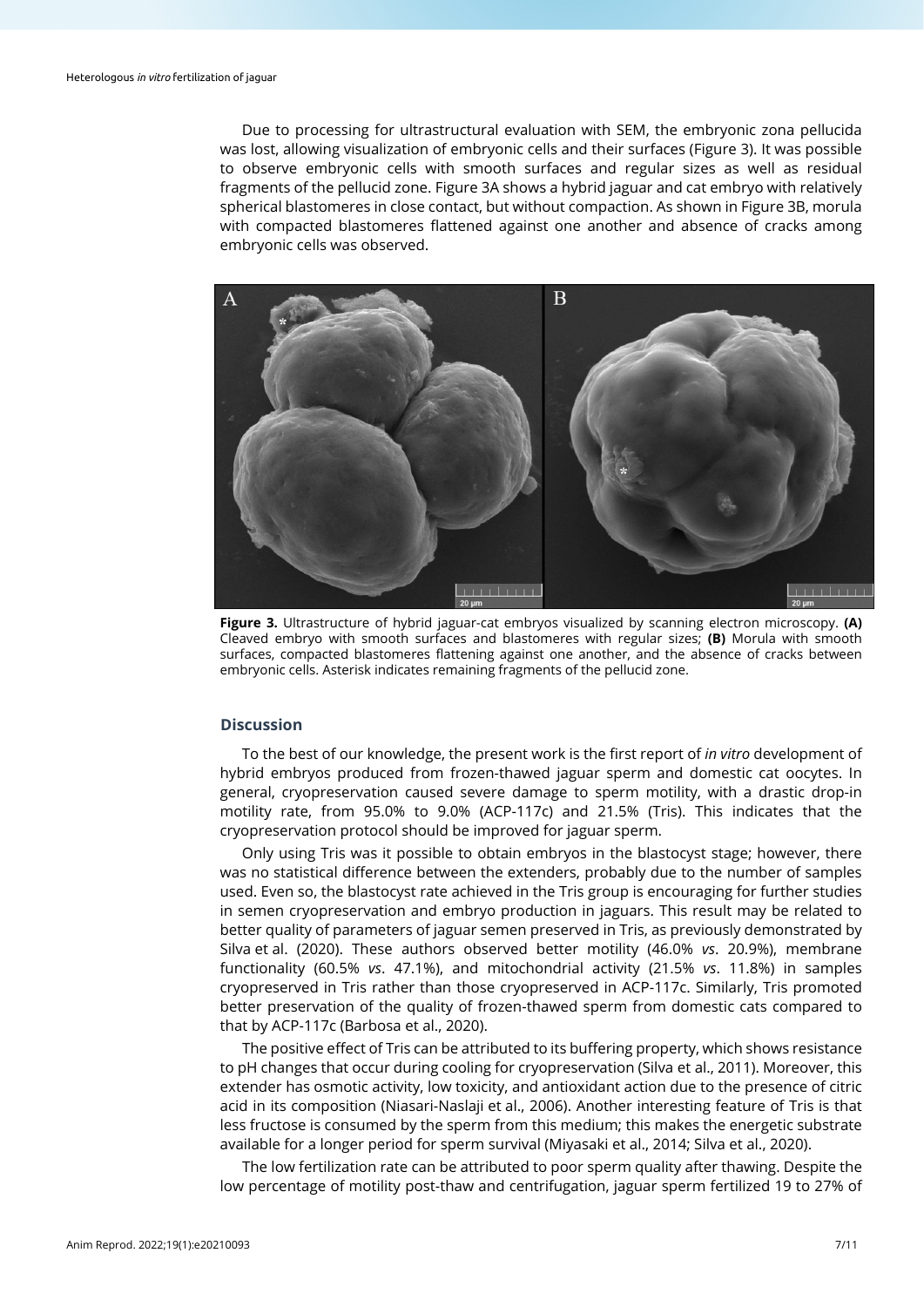the matured oocytes of cats. This is probably because IVF performed in small drops (50 μL) facilitates an easy encounter of mobile sperm with oocytes. Our results are similar to those previously observed for the clouded leopard (*Neofelis nebula*), in which the fertilization rate of cat oocytes ranged from 15% to 29.4% using samples having motility in the range of 27.1% to 32.1% (Tipkantha et al., 2016). Moreover, in the bobcat, this rate reached 46% with a sperm motility index (sperm% motility + (progressive motility  $\times$  20)/2) of approximately 50% (Gañán et al., 2009).

The differences observed in results among felids may be due to the needs of each species regarding conditions of manipulation of sperm. Thuwanut et al. (2011) used a similar protocol for heterologous IVF of flat-headed cat sperm with domestic cat oocytes and for homologous IVF for domestic cats. The authors observed a better development of embryos in homologous cat IVF (blastocyst rate: 13.6% *vs*. 4%), showing that the main problem was related to sperm quality and not the IVF system. In a study carried out in puma (*Puma concolor*), it was believed that the sperm were of high quality because the rate of cleavage (49.0%), morula (34.4%), and blastocyst (23.4%) formation was similar to that of homologous embryos of domestic cats (67.1%, 47.8%, and 30.1%, respectively) (Duque et al., 2018).

Jaguar sperm were able fertilize cat oocytes, and the few resulting embryos developed to the blastocyst stage. The rate of production of hybrid jaguar-cat embryos was low, however, it was in line with the results obtained from other felids, such as bobcat (*Lynx rufus*), which had a cleavage rate of 17.2% to 26.5% using frozen sperm with TES-Tris (Gañán et al., 2009) and flat-headed cats that had a blastocyst rate ranging from 1 to 4% using frozen sperm with Tris (Thuwanut et al., 2011). In the present study, we did not perform parthenogenetic activation in cat oocytes, but it was observed that the rate of spontaneous embryo formation after IVF with clouded leopard sperm ranges from 0.8% to 1.6% (Tipkantha et al., 2016). Moreover, cat oocytes that undergo parthenogenetic activation after intracytoplasmic injection do not normally develop beyond the cleavage stage (Buarpung et al., 2013; Moro et al., 2014).

It is difficult to have females available for artificial insemination and oocyte harvesting; hence, our results are relevant because they show that oocytes from cats can be used efficiently to evaluate the *in vitro* fertility of sperm from wild felids. This is probably because some fertilization mechanisms are conserved among phylogenetically close species, allowing the development of hybrid embryos (Bedford-Guaus et al., 2011). Nevertheless, it is necessary to improve the protocols for processing and cryopreserving the semen of these animals.

The morphological quality of the hybrid jaguar-cat blastocysts was poor. Moreover, using SEM, it was observed that the surface of the embryo blastomeres was smooth, which was different than that observed in other species, whose blastomeres surfaces were covered by microvilli in bovine, rabbit (Koyama et al., 1994), and mouse (Li et al., 2011). These microvilli are related to the process of compacting and polarizing the blastomeres, which is responsible for differentiating the internal cell mass and the trophectoderm (Li et al., 2011). The absence of these microvilli may explain the low quality of the jaguar-cat blastocysts, in which the internal cell mass was heterogeneous.

## **Conclusion**

In conclusion, frozen-thawed jaguar sperm cryopreserved in ACP-117c or Tris extenders can fertilize and activate domestic cat oocytes for embryonic development. Using Tris, but not ACP-117c, it was possible for hybrid embryos to develop to the blastocyst stage, which, despite the low quality, are strong indications of sperm *in vitro* fertility. These results are fundamental for the development of a jaguar semen bank, which can contribute to conservation of the species by the application of assisted reproduction techniques *in vivo* and *in vitro*.

### **Acknowledgements**

The authors would like to thank the Ecological Park – EcoPoint, Teresina Zoobotanical Park, Arruda Câmara Zoobotanical Park, and Dois Irmãos Park for access and management of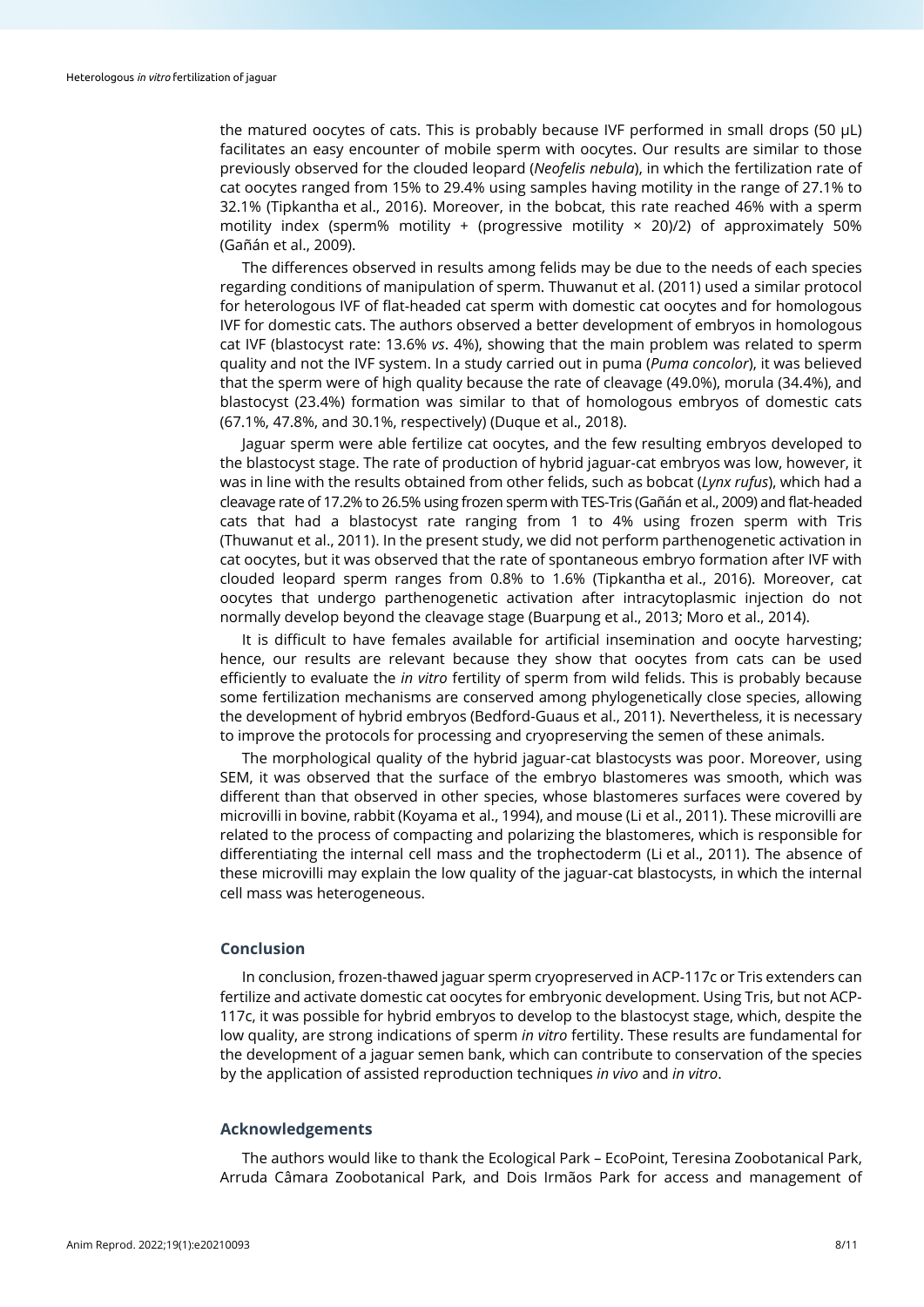jaguars. This study was financed in part by the Coordenação de Aperfeiçoamento de Pessoal de Nível Superior – Brasil (CAPES, Financial Code 001) and National Counsel of Technological and Scientific Development (CNPq).

## **References**

- Amstislavsky S, Brusentsev E, Kizilova E, Mokrousova V, Kozhevnikova V, Abramova T, Rozhkova I, Naidenko S. Sperm cryopreservation in the Far‐Eastern wildcat (*Prionailurus bengalensis euptilurus*). Reprod Domest Anim. 2018;53(5):1219-26[. http://dx.doi.org/10.1111/rda.13230.](https://doi.org/10.1111/rda.13230) [PMid:29968363.](https://www.ncbi.nlm.nih.gov/entrez/query.fcgi?cmd=Retrieve&db=PubMed&list_uids=29968363&dopt=Abstract)
- Araujo GR, Deco-Souza T, Bergo LCF, Silva LC, Morato RG, Jorge-Neto PN, Silva MCC, Macedo GG, Paula TAR. Field friendly method for wild feline semen cryopreservation. J Threat Taxa. 2020;12(5):15557- 64[. http://dx.doi.org/10.11609/jott.5744.12.5.15557-15564.](https://doi.org/10.11609/jott.5744.12.5.15557-15564)
- Barbosa BS, Izzo RG, Silva HVR, Nunes TGP, Brito BF, Silva TFP, Silva LDMD. Recovery and cryopreservation of epididymal sperm from domestic cat using powdered coconut water (ACP-117c) and Tris extenders. Cryobiology. 2020;92:103-8. [http://dx.doi.org/10.1016/j.cryobiol.2019.11.042](https://doi.org/10.1016/j.cryobiol.2019.11.042)[.](https://www.ncbi.nlm.nih.gov/entrez/query.fcgi?cmd=Retrieve&db=PubMed&list_uids=31770529&dopt=Abstract) [PMid:31770529.](https://www.ncbi.nlm.nih.gov/entrez/query.fcgi?cmd=Retrieve&db=PubMed&list_uids=31770529&dopt=Abstract)
- Barlow J, Berenguer E, Carmenta R, França F. Clarifying Amazonia's burning crisis. Glob Chang Biol. 2020;26(2):319-21[. http://dx.doi.org/10.1111/gcb.14872.](https://doi.org/10.1111/gcb.14872) [PMid:31729092.](https://www.ncbi.nlm.nih.gov/entrez/query.fcgi?cmd=Retrieve&db=PubMed&list_uids=31729092&dopt=Abstract)
- Bedford-Guaus SJ, McPartlin LA, Xie J, Westmiller SL, Buffone MG, Roberson MS. Molecular cloning and characterization of phospholipase C zeta in equine sperm and testis reveals species-specific differences in expression of catalytically active protein. Biol Reprod. 2011;85(1):78-88. [http://dx.doi.org/10.1095/biolreprod.110.089466.](https://doi.org/10.1095/biolreprod.110.089466) [PMid:21389344.](https://www.ncbi.nlm.nih.gov/entrez/query.fcgi?cmd=Retrieve&db=PubMed&list_uids=21389344&dopt=Abstract)
- Buarpung S, Tharasanit T, Comizzoli P, Techakumphu M. Feline spermatozoa from fresh and cryopreserved testicular tissues have comparable ability to fertilize matured oocytes and sustain the embryo development after intracytoplasmic sperm injection. Theriogenology. 2013;79(1):149-58. [http://dx.doi.org/10.1016/j.theriogenology.2012.09.022.](https://doi.org/10.1016/j.theriogenology.2012.09.022) [PMid:23138024.](https://www.ncbi.nlm.nih.gov/entrez/query.fcgi?cmd=Retrieve&db=PubMed&list_uids=23138024&dopt=Abstract)
- Duque M, Sestelo A, Salamone DF. Assessing endangered felid *Puma concolor* sperm fertility by *in vitro* fertilization with domestic cat oocytes. Reprod Fertil Dev. 2018;30(1):188-9. [http://dx.doi.org/10.1071/RDv30n1Ab98.](https://doi.org/10.1071/RDv30n1Ab98)
- Gañán N, González R, Sestelo A, Garde JJ, Sánchez I, Aguilar JM, Gomendio M, Roldan ER. Male reproductive traits, semen cryopreservation, and heterologous *in vitro* fertilization in the bobcat (*Lynx rufus*). Theriogenology. 2009;72(3):341-52[. http://dx.doi.org/10.1016/j.theriogenology.2009.03.002.](https://doi.org/10.1016/j.theriogenology.2009.03.002) [PMid:19410285.](https://www.ncbi.nlm.nih.gov/entrez/query.fcgi?cmd=Retrieve&db=PubMed&list_uids=19410285&dopt=Abstract)
- Gutiérrez-González CE, López-González CA. Jaguar interactions with pumas and prey at the northern edge of jaguars' range. PeerJ. 2017;5:e2886[. http://dx.doi.org/10.7717/peerj.2886.](https://doi.org/10.7717/peerj.2886) [PMid:28133569.](https://www.ncbi.nlm.nih.gov/entrez/query.fcgi?cmd=Retrieve&db=PubMed&list_uids=28133569&dopt=Abstract)
- Jewgenow K, Fernandez Gonzalez L, Jänsch S, Viertel D, Zahmel J. Brilliant cresyl blue staining allows the selection for developmentally competent inmature feline oocytes. Theriogenology. 2019;126:320-5. [http://dx.doi.org/10.1016/j.theriogenology.2018.12.021.](https://doi.org/10.1016/j.theriogenology.2018.12.021) [PMid:30641366.](https://www.ncbi.nlm.nih.gov/entrez/query.fcgi?cmd=Retrieve&db=PubMed&list_uids=30641366&dopt=Abstract)
- Johnston LA, Donoghue AM, O'Brien SJ, Wildt DE. Rescue and maturation *in vitro* of follicular oocytes collected from nondomestic felid species. Biol Reprod. 1991;45(6):898-6. [http://dx.doi.org/10.1095/biolreprod45.6.898.](https://doi.org/10.1095/biolreprod45.6.898) [PMid:1805993.](https://www.ncbi.nlm.nih.gov/entrez/query.fcgi?cmd=Retrieve&db=PubMed&list_uids=1805993&dopt=Abstract)
- Jorge-Neto PN. Reproductive biotechnologies applied to in vitro embryo production of pumas (*Puma concolor*) and jaguars (*Panthera onca*) [dissertation]. São Paulo: Universidade de São Paulo; 2019.
- Koyama H, Suzuki H, Yang X, Jiang S, Foote RH. Analysis of polarity of bovine and rabbit embryos by scanning electron microscopy. Biol Reprod. 1994;50(1):163-70. [http://dx.doi.org/10.1095/biolreprod50.1.163.](https://doi.org/10.1095/biolreprod50.1.163) [PMid:8312441.](https://www.ncbi.nlm.nih.gov/entrez/query.fcgi?cmd=Retrieve&db=PubMed&list_uids=8312441&dopt=Abstract)
- Li C-B, Wang Z-D, Zheng Z, Hu L-L, Zhong S-Q, Lei L. Number of blastomeres and distribution of microvilli in cloned mouse embryos during compaction. Zygote. 2011;19(3):271-6. [http://dx.doi.org/10.1017/S0967199410000377.](https://doi.org/10.1017/S0967199410000377) [PMid:20735894.](https://www.ncbi.nlm.nih.gov/entrez/query.fcgi?cmd=Retrieve&db=PubMed&list_uids=20735894&dopt=Abstract)
- Lueders I, Luther I, Scheepers G, Van der Horst G. Improved semen collection method for wild felids: urethral catheterization yields high sperm quality in African lions (*Panthera leo*). Theriogenology. 2012;78(3):696-1[. http://dx.doi.org/10.1016/j.theriogenology.2012.02.026.](https://doi.org/10.1016/j.theriogenology.2012.02.026) [PMid:22538007.](https://www.ncbi.nlm.nih.gov/entrez/query.fcgi?cmd=Retrieve&db=PubMed&list_uids=22538007&dopt=Abstract)
- Miyasaki MYA, Vale WG, Baía FAC, Minervino AHH, Ribeiro HFL, Miyasaki MTA. Comparison between tris, lactose/tris, ringer-lactate and skim milk as extenders to deep freezing buffalo semen. Braz J Vet Med. [serial on the Internet]. 2014; [cited 2021 September 13]; 36: 1-10. Available from: http://rbmv.org/index.php/BJVM/article/view/436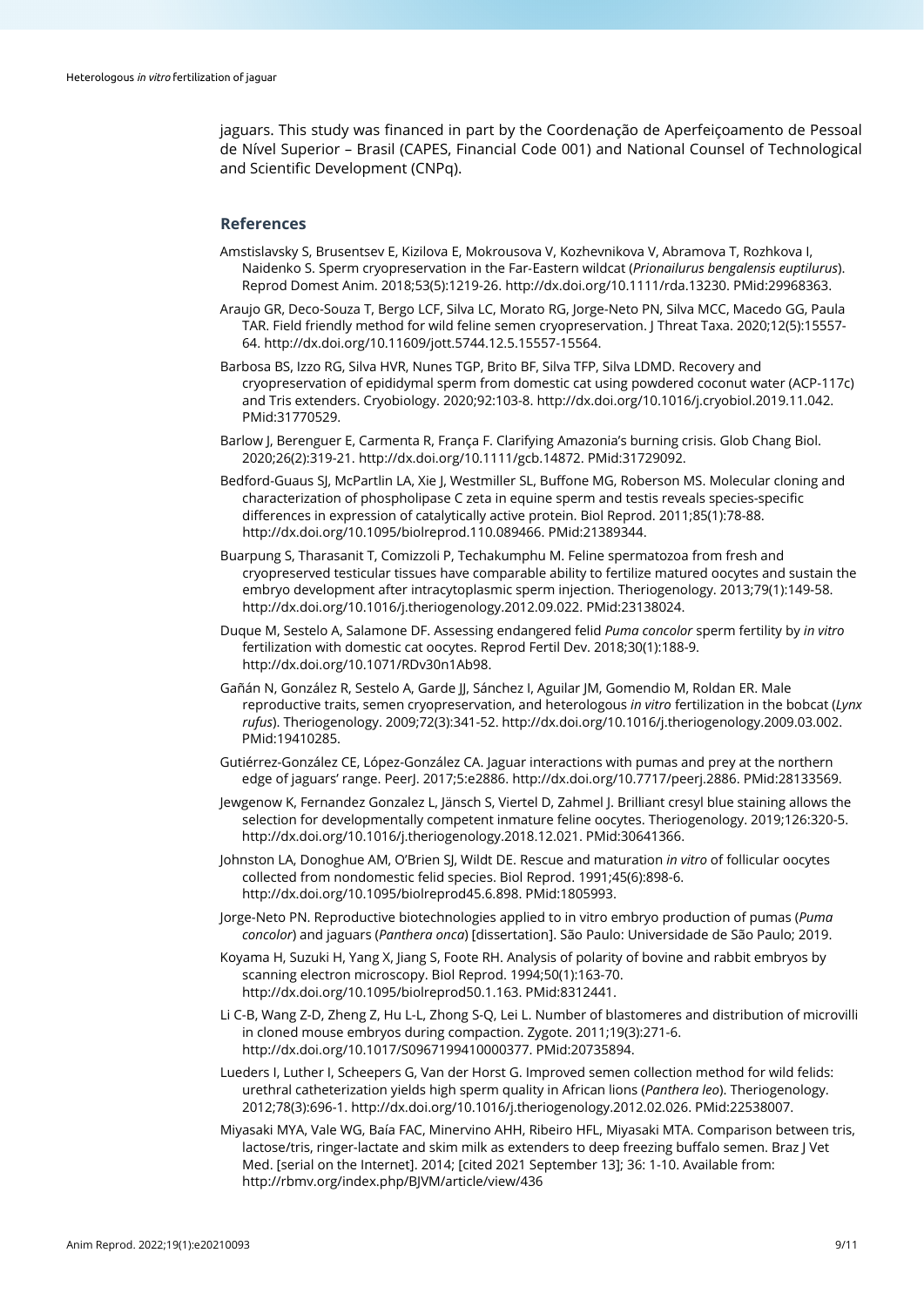- Morato RG, Beisiegel BM, Ramalho EE, Campos CB, Boulhosa RLP. Avaliação do risco de extinção da onça-pintada *Panthera onca* (Linnaeus, 1758) no Brasil. Biodivers. Bras. 2013;1:122-32.
- Morato RG, Crichton E, Paz RCR, Zuge RM, Moura CA, Nunes ALV, et al. Ovarian stimulation, oocyte recovery and *in vitro* fertilization in the jaguar (*Panthera onca*). Rev Bras Reprod Anim. 2002;26:317- 24.
- Moro LN, Sestelo AJ, Salamone DF. Evaluation of cheetah and leopard spermatozoa developmental capability after interspecific ICSI with domestic cat oocytes. Reprod Domest Anim. 2014;49(4):693- 700. [http://dx.doi.org/10.1111/rda.12355.](https://doi.org/10.1111/rda.12355) [PMid:24966115.](https://www.ncbi.nlm.nih.gov/entrez/query.fcgi?cmd=Retrieve&db=PubMed&list_uids=24966115&dopt=Abstract)
- Niasari-Naslaji A, Mosaferi S, Bahmani N, Gharahdaghi AA, Abarghani A, Ghanbari A, Gerami A. Effectiveness of a tris-based extender (SHOTOR diluent) for the preservation of Bactrian camel (*Camelus bactrianus*) semen. Cryobiology. 2006;53(1):12-21. [http://dx.doi.org/10.1016/j.cryobiol.2006.03.006.](https://doi.org/10.1016/j.cryobiol.2006.03.006) [PMid:16647050.](https://www.ncbi.nlm.nih.gov/entrez/query.fcgi?cmd=Retrieve&db=PubMed&list_uids=16647050&dopt=Abstract)
- Pizzutto CS, Colbachini H, Jorge-Neto PN. One Conservation: the integrated view of biodiversity conservation. Anim Reprod. 2021;18(2):e20210024[. http://dx.doi.org/10.1590/1984-3143-ar2021-](https://doi.org/10.1590/1984-3143-ar2021-0024) [0024.](https://doi.org/10.1590/1984-3143-ar2021-0024) [PMid:34122656.](https://www.ncbi.nlm.nih.gov/entrez/query.fcgi?cmd=Retrieve&db=PubMed&list_uids=34122656&dopt=Abstract)
- Pope CE, Gomez MC, Dresser BL. *In vitro* embryo production and embryo transfer in domestic and nondomestic cats. Theriogenology. 2006;66(6-7):1518-24. [http://dx.doi.org/10.1016/j.theriogenology.2006.01.026.](https://doi.org/10.1016/j.theriogenology.2006.01.026) [PMid:16497369.](https://www.ncbi.nlm.nih.gov/entrez/query.fcgi?cmd=Retrieve&db=PubMed&list_uids=16497369&dopt=Abstract)
- Quigley H, Foster R, Petracca L, Payan E, Salom R, Harmsen B. Panthera onca (errata version published in 2018). The IUCN Red List of Threatened Species. 2017:e.T15953A123791436. https://dx.doi.org/10.2305/IUCN.UK.2017-3.RLTS.T15953A50658693.en.
- Romero‐Muñoz A, Torres R, Noss AJ, Giordano AJ, Quiroga V, Thompson JJ, Baumann M, Altrichter M, McBride R Jr, Velilla M, Arispe R, Kuemmerle T. Habitat loss and overhunting synergistically drive the extirpation of jaguars from the Gran Chaco. Divers Distrib. 2018;25(2):176-90. [http://dx.doi.org/10.1111/ddi.12843.](https://doi.org/10.1111/ddi.12843)
- Silva HVR, Nunes TGP, Brito BF, Campos LB, Silva AM, Silva AR, Comizzoli P, Silva LDMD. Influence of different extenders on morphological and functional parameters of frozen-thawed spermatozoa of jaguar (*Panthera onca*). Cryobiology. 2020;92:53-61[. http://dx.doi.org/10.1016/j.cryobiol.2019.10.195.](https://doi.org/10.1016/j.cryobiol.2019.10.195) [PMid:31704199.](https://www.ncbi.nlm.nih.gov/entrez/query.fcgi?cmd=Retrieve&db=PubMed&list_uids=31704199&dopt=Abstract)
- Silva HVR, Nunes TGP, Ribeiro LR, Freitas LA, de Oliveira MF, Assis Neto AC, Silva AR, Silva LDMD. Morphology, morphometry, ultrastructure, and mitochondrial activity of jaguar (*Panthera onca*) sperm. Anim Reprod Sci. 2019;203:84-3[. http://dx.doi.org/10.1016/j.anireprosci.2019.02.011.](https://doi.org/10.1016/j.anireprosci.2019.02.011) [PMid:30853119.](https://www.ncbi.nlm.nih.gov/entrez/query.fcgi?cmd=Retrieve&db=PubMed&list_uids=30853119&dopt=Abstract)
- Silva MA, Peixoto GCX, Santos EAA, Castelo TS, Oliveira MF, Silva AR. Recovery and cryopreservation of epididymal sperm from agouti (*Dasyprocta aguti*) using powdered coconut water (ACP-109c) and Tris extenders. Theriogenology. 2011;76(6):1084-9. [http://dx.doi.org/10.1016/j.theriogenology.2011.05.014.](https://doi.org/10.1016/j.theriogenology.2011.05.014) [PMid:21719083.](https://www.ncbi.nlm.nih.gov/entrez/query.fcgi?cmd=Retrieve&db=PubMed&list_uids=21719083&dopt=Abstract)
- Sowińska N, Frankowska K, Filipczyk A, Adamaszek A, Nalik K, Fic K, Pietsch-Fulbiszewska A. The effect of *cumulus* cells on domestic cat (*Felis catus*) oocytes during *in vitro* maturation and fertilization. Reprod Domest Anim. 2017;52(Suppl 2):108-13[. http://dx.doi.org/10.1111/rda.12895.](https://doi.org/10.1111/rda.12895) [PMid:27905152.](https://www.ncbi.nlm.nih.gov/entrez/query.fcgi?cmd=Retrieve&db=PubMed&list_uids=27905152&dopt=Abstract)
- Stoops MA, Bond JB, Bateman HL, Campbell MK, Levens GP, Bowsher TR, Ferrell ST, Swanson WF. Comparison of different sperm cryopreservation procedures on post-thaw quality and heterologous *in vitro* fertilization success in the ocelot (*Leopardus pardalis*). Reprod Fertil Dev. 2007;19(5):685-94. [http://dx.doi.org/10.1071/RD06078.](https://doi.org/10.1071/RD06078) [PMid:17601417.](https://www.ncbi.nlm.nih.gov/entrez/query.fcgi?cmd=Retrieve&db=PubMed&list_uids=17601417&dopt=Abstract)
- Thiangtum K, Swanson WF, Howard J, Tunwattana W, Tongthainan D, Wichasilpa W, Patumrattanathan P, Pinyopoommintr T. Assessment of basic seminal characteristics, sperm cryopreservation and heterologous *in vitro* fertilisation in the fishing cat (*Prionailurus viverrinus*). Reprod Fertil Dev. 2006;18(3):373-82[. http://dx.doi.org/10.1071/RD05098.](https://doi.org/10.1071/RD05098) [PMid:16554013.](https://www.ncbi.nlm.nih.gov/entrez/query.fcgi?cmd=Retrieve&db=PubMed&list_uids=16554013&dopt=Abstract)
- Thuwanut P, Chatdarong K, Bergqvist AS, Söderquist L, Thiangtum K, Tongthainan D, Axnér E. The effects of antioxidants on semen traits and *in vitro* fertilizing ability of sperm from the flat-headed cat (*Prionailurus planiceps*). Theriogenology. 2011;76(1):115-25. [http://dx.doi.org/10.1016/j.theriogenology.2011.01.024.](https://doi.org/10.1016/j.theriogenology.2011.01.024) [PMid:21396691.](https://www.ncbi.nlm.nih.gov/entrez/query.fcgi?cmd=Retrieve&db=PubMed&list_uids=21396691&dopt=Abstract)
- Tipkantha W, Thuwanut P, Morrell J, Comizzoli P, Chatdarong K. Influence of living status (single vs. paired) and centrifugation with colloids on the sperm morphology and functionality in the clouded leopard (*Neofelis nebulosa*). Theriogenology. 2016;86(9):2202-9. [http://dx.doi.org/10.1016/j.theriogenology.2016.07.020.](https://doi.org/10.1016/j.theriogenology.2016.07.020) [PMid:27568458.](https://www.ncbi.nlm.nih.gov/entrez/query.fcgi?cmd=Retrieve&db=PubMed&list_uids=27568458&dopt=Abstract)